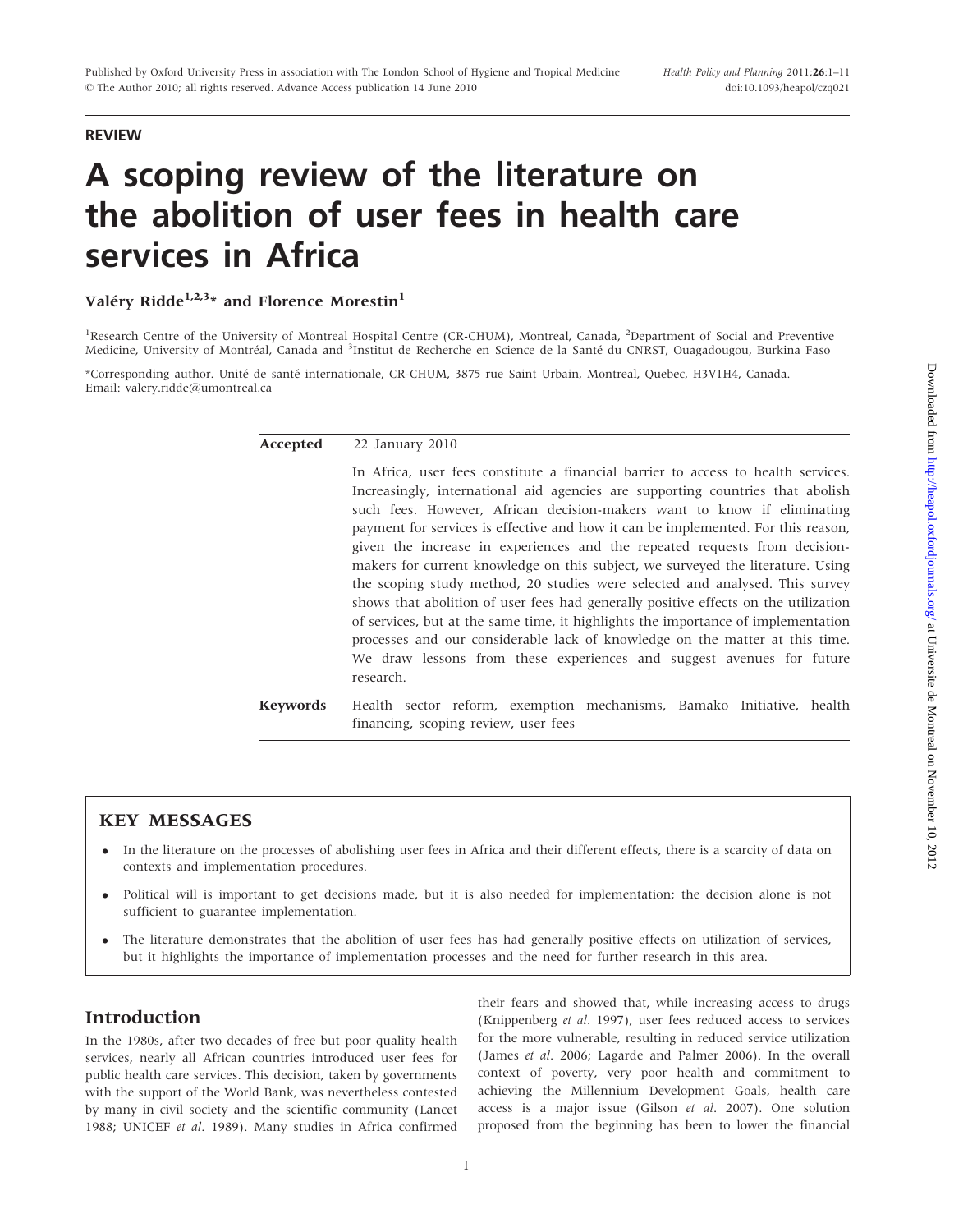barrier to access by exempting from user fees those who cannot afford to pay. However, such exemptions have been rare and generally ineffective in protecting the poorest (Leighton and Diop 1995; Ridde 2008).

To counter these targeting problems, the solution proposed currently is to abolish user fees for everyone, or for easily identified categories of individuals or services. One study estimated that abolishing fees for children under 5 years in 20 sub-Saharan countries could save between 150 000 and 300 000 lives (James et al. 2005). Thus, since 2007, the British and Danish aid agencies have committed themselves to support countries that abolish user fees. In its 2008 annual report, the World Health Organization (WHO) declared that we must 'resist the temptation to rely on user fees' (WHO 2008: 26). Still, African decision-makers want to know whether abolishing user fees is relevant and how best to do so. In fact, they are questioning why, after being exhorted to introduce user fees in the first place, they are now being urged to abolish them. A recently published study (Lagarde and Palmer 2008) reviewed five articles evaluating the effect on health service utilization of abolishing user fees. To widen the analysis to include other dimensions of interest to decision-makers, we present in this article a scoping study that reviewed the current literature on the processes of abolishing user fees in Africa and their different effects (service utilization and others).

# Methods

## Criteria for inclusion

First, to be included, studies had to have the abolition of user fees in sub-Saharan health care services as their main focus. We retained only primary studies dealing with large-scale measures applied nationally to whole groups of populations (all levels of care were included), rather than pilot projects or studies on case-by-case exemptions, because data from pilot projects do not convey the difficulties encountered in nation wide application, being often tightly controlled and sustained by considerable technical support. Secondly, as a criterion of quality, and to respect this review's time and resource constraints, the studies had to be published in peer-reviewed journals. We did not apply methodological inclusion criteria like those of the Cochrane Effective Practice and Organisation of Care Review Group (EPOC), because the abolition of user fees is a complex populational intervention that has been studied using non-experimental designs and both quantitative and qualitative methods. EPOC criteria have not been recommended for synthesizing evidence on any other type of research question than effectiveness, such as the process questions reviewed in the present article. Instead, we adopted the scoping study method, which is recommended for reviewing complex interventions and does not discriminate among studies based on methodological criteria (Arksey and O'Malley 2005).

#### Methods for identifying studies

The period under review extends from 1988 (earliest date, corresponding to the generalized introduction of user fees in sub-Saharan Africa) to July 2008, inclusive. First we explored the Ovid MEDLINE, Web of Knowledge and AJOL (African Journals Online) databases using several key-word combinations (and truncations): [''user fee'' or ''user charge'' or ''cost sharing" or "cost recovery"] and ["aboli\*" or "exempt\*" or "waive\*" or "remov\*" or "end\*" or "discontinu\*"]; ["free healthcare" or "free care" or "free health care"]; ["universal access to healthcare'' or ''universal access to health care'']. Secondly, we systematically explored three websites on health financing (World Health Organization, World Bank, Eldis). Third, we looked at articles in press (end of July 2008) on the websites of three journals (Health Policy and Planning; Bulletin of the World Health Organization; Social Science and Medicine). Fourth, we reviewed the bibliographies of all studies identified in the preceding steps. Using this combination of approaches, we reached a point of saturation. The final list was then validated by two external experts in user fees abolition.

#### Data extraction and analysis

In evaluating the quality of the studies, we adopted an intermediate approach, recommended for reviews associating quantitative with qualitative studies (Mays et al. 2005). In accordance with the scoping study method, we did not distinguish between studies in terms of the soundness of their design, nor did we attempt to attribute relative weights to their data (Arksey and O'Malley 2005). However, in Table 1 we present general information on the studies retained that gives a good idea of the robustness of the designs used.

Content was extracted and synthesized using a descriptiveanalytical method, by applying an analytical framework drawn from the study of public policy (Sabatier 1999; Ridde 2009). Indeed, health services payment is a public health policy instrument. The public policy process can be understood as comprising several sequential and sometimes concurrent sub-policies: agenda-setting, formulation and implementation. Together, these processes target service utilization and other effects. For five dimensions (agenda-setting, formulation, implementation, effects on utilization, other effects), analysis of the articles' content revealed certain inductive sub-dimensions. For each of these, tables were constructed that present the contents extracted from each article. Because of space limitations, and because the research report was prepared for French-speaking West African decision-makers and respected their need for a survey in that language, the tables are not presented with this article but are available online, in French, at: http://www.medsp.umontreal.ca/vesa-tc/ressrc.htm. Finally, for each country, we assessed the quantity of data available on a scale ranging from  $+$  (few) to  $++++$  (many). This assessment is based on an appraisal of all the data extracted. Our assessment is not quantitative; rather, it is simply heuristic, to illustrate how the data availability is distributed according to our analysis framework (shown below in Table 3).

# Results

#### Description of the studies

We identified 21 studies that met the criteria for inclusion, one of which could not be obtained (Netshandama et al. 2005). Table 2 presents the distribution of the 20 articles we analysed, according to the countries studied, year of publication, year in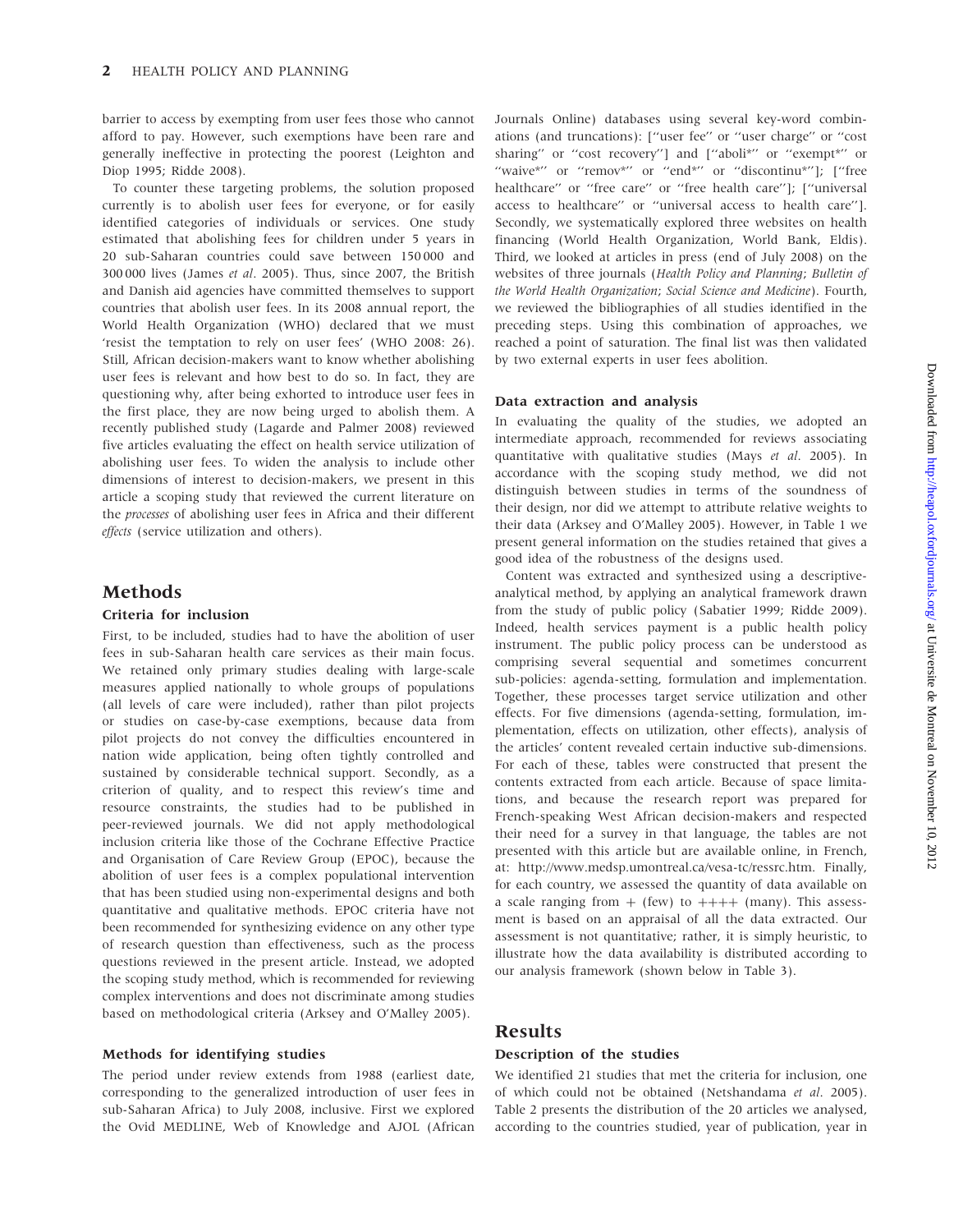|  |  |  |  |  | Table 1 Data collection and sample description of articles |  |  |
|--|--|--|--|--|------------------------------------------------------------|--|--|
|--|--|--|--|--|------------------------------------------------------------|--|--|

| <b>Article</b>            | Data collection                                                                                                                                                                                                      | Sample                                                                                                                                                                                                                                                                                  |  |  |
|---------------------------|----------------------------------------------------------------------------------------------------------------------------------------------------------------------------------------------------------------------|-----------------------------------------------------------------------------------------------------------------------------------------------------------------------------------------------------------------------------------------------------------------------------------------|--|--|
| <b>UGANDA</b>             |                                                                                                                                                                                                                      |                                                                                                                                                                                                                                                                                         |  |  |
| Burnham et al. 2004       | - Health facilities registers: utilization 8 months<br>before and 12 months after abolition<br>- Structured interviews with health workers and<br>members of the health unit management<br>committees                | - In 10 districts (purposive sampling), random<br>sampling of 78 health facilities<br>- 73 health workers and 78 members of the health<br>unit management committees (the most senior<br>available)                                                                                     |  |  |
| Deininger and Mpuga 2005  | - Data from the Uganda national household surveys<br>(UNHS) of 1999–2000 (before abolition) and 2002–<br>$03$ (after)<br>- Administrative data (Health Management<br>Information Services of the Ministry of Health) | $-$ UNHS I = 10696 households<br>$-$ UNHS II = 9711 households<br>- Administrative data on all the country's health<br>facilities                                                                                                                                                       |  |  |
| Kajula et al. 2004        | - Focus groups (community members)<br>- Interviews with key informants at local and na-<br>tional levels                                                                                                             | - Purposive sampling of 2 districts<br>$-8$ focus groups<br>- 28 key informants                                                                                                                                                                                                         |  |  |
| Nabyonga et al. 2005      | - Health facilities registers and drug stock cards<br>- Focus groups (villagers)<br>- Interviews with key informants at district and<br>health facility levels                                                       | - Purposive sampling of 6 districts and random<br>sampling of health facilities and villages<br>- Total 106 facilities: 13 public and 4 private<br>not-for-profit (PNFP) referral centres; 59 public and<br>30 PNFP health centres<br>- 89 focus groups<br>- 603 key informants         |  |  |
| Xu <i>et al.</i> 2006     | - Data from the Uganda national household surveys<br>of 1997, 2000 and 2003                                                                                                                                          | - 1997: 6655 households<br>$-2000$ : 10691 households<br>$-$ 2003: 9710 households                                                                                                                                                                                                      |  |  |
| Yates et al. 2006         | - Secondary data: other studies, Ministry of Health<br>administrative data, personal communications                                                                                                                  | - (Varies according to sources used)                                                                                                                                                                                                                                                    |  |  |
| Nabyonga-Orem et al. 2008 | - Health facilities drug stocks<br>- Focus groups (villagers)<br>- Interviews with key informants at district and<br>health facility levels                                                                          | - Purposive sampling of 5 districts and random<br>sampling of health facilities and villages<br>- Total 85 facilities: 11 public and 3 PNFP referral<br>centres; 44 public and 27 PNFP health centres<br>- 71 focus groups<br>- 211 key informants                                      |  |  |
| <b>GHANA</b>              |                                                                                                                                                                                                                      |                                                                                                                                                                                                                                                                                         |  |  |
| Asante et al. 2007        | - Survey of women having delivered in the<br>18 months prior to the survey (survey date not<br>specified)                                                                                                            | - Purposive sampling of 2 regions and 6 districts<br>within each region<br>- Women identified from vaccination registers<br>$-$ Target sample $=$ 2250 women (final sample ob-<br>tained and method of sampling not specified)                                                          |  |  |
| Bosu et al. 2007          | - Public hospital and 'mission' registers<br>- Medical records of deceased female patients aged<br>$15-49$ years                                                                                                     | - Purposive sampling of 2 regions<br>- Inclusion criteria for hospitals: having reported<br>deaths of $>10$ women per year aged 15–49 years<br>- 21 hospitals thus identified, with a total of<br>334 maternal deaths in the period studied, of which<br>150 were related to childbirth |  |  |
| Penfold et al. 2007       | - Household survey                                                                                                                                                                                                   | - Purposive sampling of 2 regions and of districts,<br>then random sampling of women on the census<br>rolls<br>- Sample: 2922 women having undergone childbirth                                                                                                                         |  |  |
| Witter and Adjei 2007     | - Interviews with key informants at national,<br>district and health facility levels                                                                                                                                 | - Purposive sampling of 2 regions and 6 districts in<br>each region<br>- 65 key informants                                                                                                                                                                                              |  |  |
| Witter et al. 2007a       | - Interviews with health staff and traditional birth<br>attendants                                                                                                                                                   | - Purposive sampling of 2 regions and 6 districts in<br>each region<br>- 374 respondents                                                                                                                                                                                                |  |  |
| Witter et al. 2007b       | - Interview with key informants at district and health<br>facility level                                                                                                                                             | - Purposive sampling of 2 regions and 6 districts in<br>each region<br>- 65 key informants                                                                                                                                                                                              |  |  |

(continued)

Downloaded from http://heapol.oxfordjournals.org/ at Universite de Montreal on November 10, 2012 Downloaded from <http://heapol.oxfordjournals.org/> at Universite de Montreal on November 10, 2012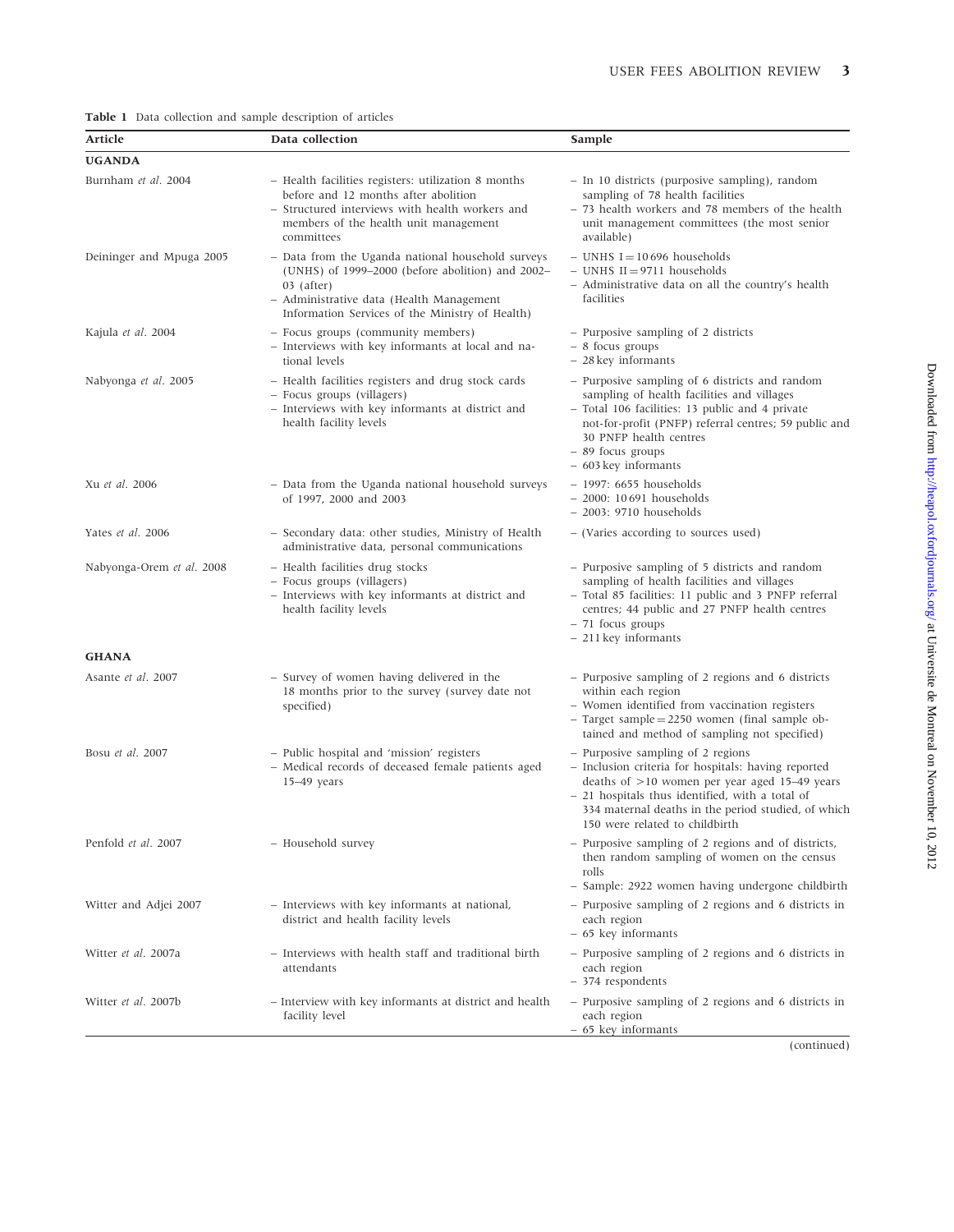Table 1 Continued

| Article                       | Data collection                                                                                                                    | <b>Sample</b>                                                                                                                                                                                                      |
|-------------------------------|------------------------------------------------------------------------------------------------------------------------------------|--------------------------------------------------------------------------------------------------------------------------------------------------------------------------------------------------------------------|
| <b>SOUTH AFRICA</b>           |                                                                                                                                    |                                                                                                                                                                                                                    |
| Bhayat and Cleaton-Jones 2003 | - Health facilities registers                                                                                                      | - 9 community clinics and 1 hospital                                                                                                                                                                               |
| Walker and Gilson 2004        | - Structured questionnaire self-administered to<br>nurses in community health centres<br>- In-depth interviews                     | - Questionnaires completed by 113 nurses in<br>7 community health centres<br>- Interviews with 10 nurses in the 3 centres where<br>the questionnaires elicited the most positive per-<br>ceptions of free services |
| Wilkinson et al. 1997         | - Registers of a mobile clinic                                                                                                     | - One mobile clinic (purposive sampling)                                                                                                                                                                           |
| Wilkinson et al. 2001         | - Registers of a mobile clinic                                                                                                     | - One mobile clinic (purposive sampling)                                                                                                                                                                           |
| <b>KENYA</b>                  |                                                                                                                                    |                                                                                                                                                                                                                    |
| Mwabu et al. 1995             | - Health facility registers<br>- Household interviews<br>- Exit interviews with patients                                           | - Purposive sampling of 2 districts<br>- 32 public and non-public health facilities<br>- Random sampling of 128 households and<br>121 patients                                                                     |
| Mwabu and Wang'ombe 1997      | - Health facility registers                                                                                                        | - Purposive sampling of 1 district hospital and<br>3 public health centres in 1 district                                                                                                                           |
| <b>MADAGASCAR</b>             |                                                                                                                                    |                                                                                                                                                                                                                    |
| Fafchamps and Minten 2007     | - Interviews with key informants and focus groups in<br>the communes<br>- Surveys in the health centres (methods not<br>specified) | - For each province, purposive sampling of<br>6 districts, and in each district, random sampling of<br>4 communes<br>- Sample: 138 health centres in 138 rural communes.                                           |

which abolition of fees was implemented and field of application.

## Agenda-setting

#### Decision-makers

Abolition is decided at the highest levels of government—in certain cases (Uganda, South Africa, Madagascar) by the President. The role of the Ministry of Health is mentioned only for Uganda, where it had envisaged abolition for many months (Yates et al. 2006) but lacked political power to impose the decision (Kajula et al. 2004). Funding agencies are sometimes mentioned as having an interest in abolition (Ghana) (Witter and Adjei 2007), or indirectly in the fight against poverty (Uganda) (Nabyonga et al. 2005).

## Context

Often, abolition was decided suddenly and in a highly politicized context (pre- or post-election). In South Africa, it was one of the first decisions of the first post-apartheid government (Wilkinson et al. 1997; Walker and Gilson 2004). In Uganda, the president took the decision in the middle of the electoral campaign (Kajula et al. 2004). In Madagascar, abolition was aimed at repairing the consequences of political and economic crises subsequent to the contested presidential elections of December 2001 (Fafchamps and Minten 2007).

## Justifications

Many reasons are mentioned for abolishing user fees: (i) negative effects of fees on service utilization and population health (Uganda, Kenya, Ghana); (ii) inability to generate substantial revenues and improve service quality (Uganda, Kenya); and (iii) the fight against poverty (Madagascar, Ghana, Uganda).

## Formulation

#### Abolition focused on services

The most widely applied decision was to abolish fees for certain services for all users. In Uganda, all services are free; in Kenya, the abolition applied to all services except for laboratory tests; in South Africa (second abolition measure, in 1996) primary care services are free; and in Ghana, all services related to childbirth.

#### Abolition focused on population groups

Only South Africa, in 1994, made all services free to specific groups (children under 6 and pregnant or nursing women). It should be noted that, in Ghana, only services related to childbirth are free, not all services provided to pregnant women; for example, the treatment of complications of pregnancy is still charged for.

## Health facilities

Abolition may involve only certain health facilities. In Uganda, hospitals continue to charge 'those who could afford it' (Nabyonga et al. 2005). In Ghana, delivery in regional hospitals is free only if the woman is referred; this is true even in private facilities, whereas other countries' abolition policies apply only to the public sector.

## Duration of the abolition

In Madagascar, abolition was intended to be a temporary measure, for the time it took to overcome the political and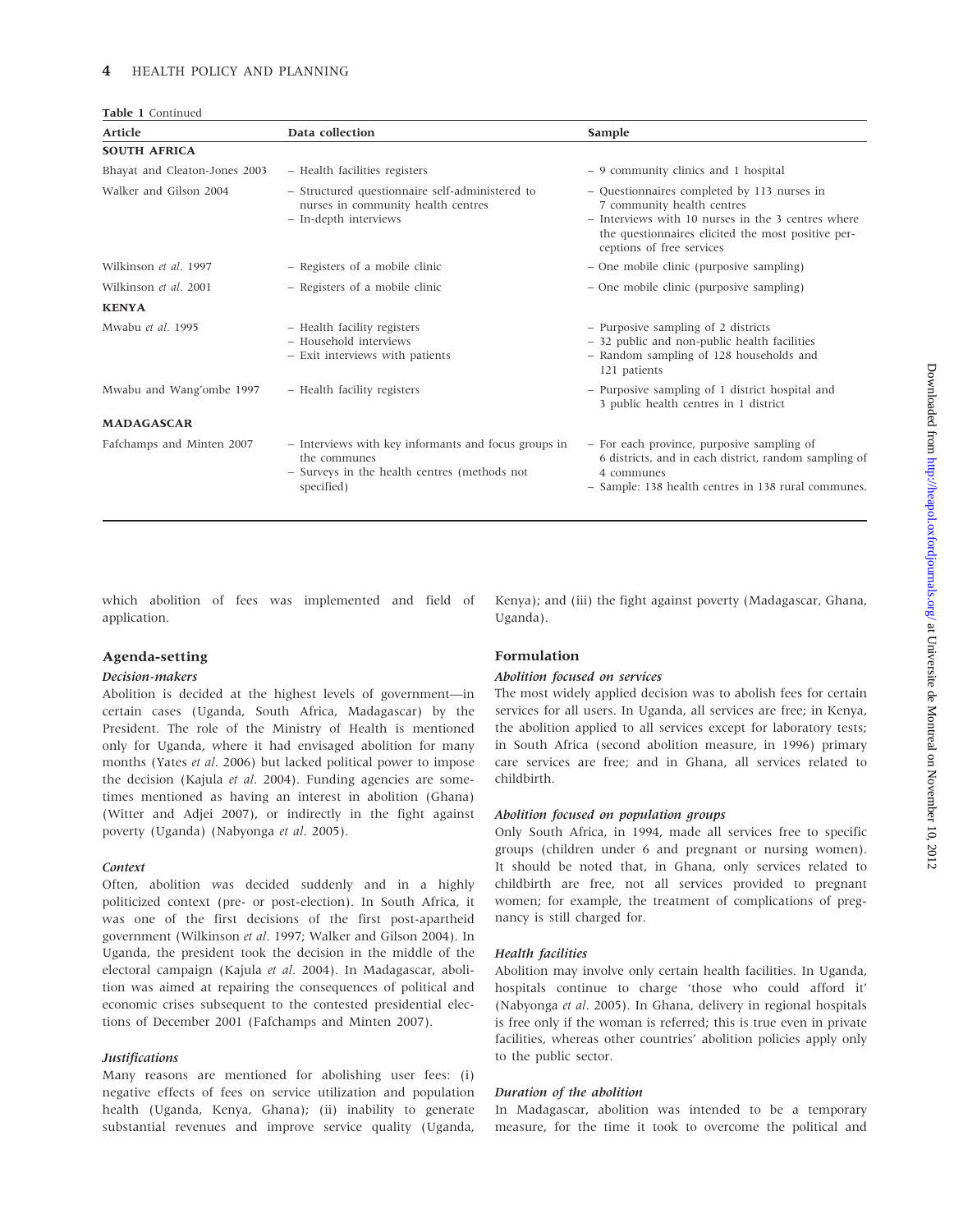

economic crises subsequent to the contested presidential elections of December 2001. In Kenya, user fees were suspended only for 18 months, apparently the result of the government's inability to fund this policy, rather than because of any deliberate decision (Mwabu and Wang'ombe 1997). In the other countries, the duration of the abolition is, in principle, unlimited—although Ghana has experienced funding difficulties that threaten its sustainability (Witter and Adjei 2007).

## Implementation

Of the 20 articles, only three focus significantly on planning and implementation—in Ghana (Witter and Adjei 2007; Witter et al. 2007b) and South Africa (Walker and Gilson 2004). The other articles give these factors only sparse mention, mainly in describing study contexts or interpreting results.

## Application

Most articles provide only the official date of abolition. Some, however, provide indications of the measure's actual time of application. These reveal frequent disparities [up to 6 months in some Ghanaian districts (Asante et al. 2007) and 10 months in certain provinces of Madagascar (Fafchamps and Minten 2007)]. They also reveal that in some cases, such as Ghana, application was intermittent; when funding was unavailable, some health facilities temporarily reinstated user fees (Penfold et al. 2007; Witter and Adjei 2007). Other articles describe precipitous application. Uganda's plan for gradual implementation was set aside when immediate abolition became a major electoral issue (Yates et al. 2006). In South Africa, care providers deplored the lack of planning for abolition (Walker and Gilson 2004). In Ghana, abolition was implemented in two waves first in half the regions, then 18 months later in the rest—but the second wave occurred without the first having been evaluated and without adequate funding (Witter et al. 2007b).

## Funding

Funding is the aspect of operationalization most often mentioned (14 articles out of 20). In Uganda, US\$526 000 was immediately made available to purchase drugs for free distribution, and the health sector budget increased by US\$12.5 million in the year following abolition, with continued growth in subsequent years (Yates et al. 2006; Nabyonga-Orem et al. 2008). Conversely, in Madagascar, many months elapsed between the announcement of abolition and the provision of US\$3 million in free drugs (Fafchamps and Minten 2007). In Ghana, US\$2 million was allocated to the regions in the first wave of abolition (Bosu et al. 2007), but the additional funding was stopped several months after abolition was extended to the other regions (Witter and Adjei 2007).

Only the articles on Ghana offer information on the calculation of funds allocated to abolition measures. There, the central government calculated allocations to regions according to population, with a higher per capita rate for poorer regions, rather than according to the number of deliveries—though this had been the criterion for funding allocation at the local level (see Management system, below). These centrally provided payments proved grossly inadequate to cover the health facilities' activity levels (Witter et al. 2007b). In fact, no plan had been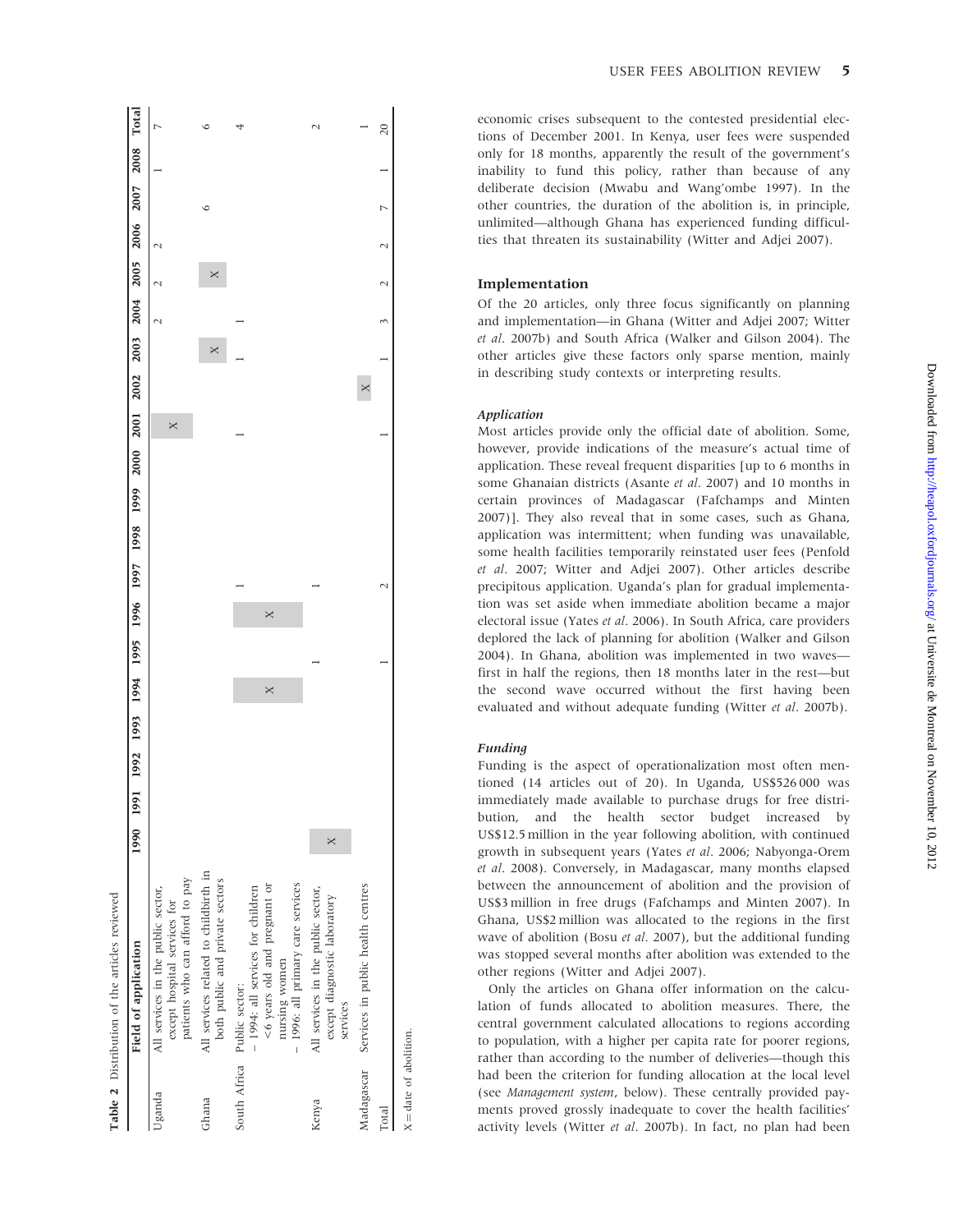established to set the duration and total cost of the abolition programme (Witter and Adjei 2007).

Finally, with respect to funding, two players are mentioned with whom the health ministries have little room to manoeuvre: (i) external funding sources (World Bank in Uganda; debt relief funds in Ghana); and (ii) ministries of finance, which have the primary role in budget allocation decisions. In Uganda, these decisions primarily benefited the health sector; but in Ghana, the Ministry of Finance ultimately withdrew the programme of free deliveries, apparently due in part to 'competition' from another emergent programme, national health insurance (Witter and Adjei 2007; Witter et al. 2007b).

#### Management system

Management of funds allocated to abolition remained centralized in Madagascar, but was decentralized in Uganda and Ghana. The Ugandan government even relaxed the rules, allowing health districts to redirect the funds to expenditure items previously supported by user fees (Nabyonga et al. 2005). In Ghana, the central government transferred the funds to the health districts, which then reimbursed health facilities retroactively according to the number of deliveries carried out. Ministry of Health guidelines set a fixed price for each type of delivery (degree of complication) and type of health facility (public/private). However, at least in certain cases, health facilities were reimbursed at different prices (Witter et al. 2007b).

#### Communication

This dimension is mentioned only in one article on Uganda (Kajula et al. 2004), one on South Africa (Walker and Gilson 2004) and three on Ghana (Witter and Adjei 2007; Witter et al. 2007a; Witter et al. 2007b). All report the complaints of care providers and local managers about not having been consulted in the process of deciding and planning for the abolition of user fees. Another problem mentioned is the lack of information. In Ghana, communities apparently did not properly understand the abolition measure, despite various types of publicity effort (Witter et al. 2007b). Communication in the opposite direction was also problematic in Ghana. Local health facilities and officials did not render accounts to the central government of the utilization of funds received (Witter and Adjei 2007; Witter et al. 2007b).

#### Ancillary measures

In Ghana, all health professionals' salaries were increased and certain regions introduced incentive bonuses for each delivery carried out (Witter et al. 2007a; Witter et al. 2007b). In Uganda, salaries rose by between 14% and 63% depending on the professions (Nabyonga-Orem et al. 2008), the drug supply system was reorganized (Nabyonga et al. 2005) and health sector funding became more effective thanks to the evolution of international aid from project-based to sector-based funding (Deininger and Mpuga 2004; Yates et al. 2006). One article mentions, without details, an exercise to accelerate staff recruitment (Nabyonga-Orem et al. 2008).

## Effects on utilization

The effects of abolition on health services utilization were the main focus of the studies, discussed by 17 of the 20 articles.

## Curative visits in primary care

All the studies report increases in visits after abolition compared with before. These range from 17% in Madagascar (Fafchamps and Minten 2007) to over 80% in Uganda (Burnham et al. 2004; Yates et al. 2006). Nevertheless, limitations were noted. In Kenya, the increase was not enough to bring utilization back to pre-user fees levels (Mwabu and Wang'ombe 1997). In South Africa, the number of visits among children and pregnant women grew rapidly after the first abolition measure, but extending abolition to the whole population in 1996 had little effect on the pre-existing trends (Wilkinson et al. 2001). In Uganda, the increase in visits affected children less than other patients (Burnham et al. 2004; Deininger and Mpuga 2004; Nabyonga et al. 2005), because, according to some, children's visits were already charged at reduced rates prior to abolition (Nabyonga et al. 2005).

#### Hospitalizations and deliveries

The number of hospitalizations remained stable in Uganda after abolition (Nabyonga et al. 2005; Yates et al. 2006), despite a 26% increase in referrals to hospitals (Deininger and Mpuga 2004). This might reflect hospitals' capacity limits, or it may be that people declined hospital services because of cost-related uncertainties, since hospitals continued to charge 'those who could afford to pay' (Nabyonga et al. 2005). In Uganda, results related to deliveries are contradictory. One article mentions a 28% increase in the number of facility-based deliveries after abolition (Deininger and Mpuga 2004), while another reports that the proportion of facility-based deliveries (in relation to all deliveries) decreased by three percentage points (Yates et al. 2006). All studies on Ghana report increases in facility-based deliveries, ranging from 10% to 36%, depending on the studies. Complex (and costly) interventions such as Caesareans were also on the rise (Witter et al. 2007b). Conversely, when fees for deliveries were temporarily reinstated, the number of facility-based deliveries went down (Witter et al. 2007b).

#### Services already free before abolition

In Ghana, health professionals considered that postnatal follow-up—a free service—improved after deliveries became free (Witter and Adjei 2007). In Uganda, many articles report increases in utilization of preventive services (Burnham et al. 2004; Deininger and Mpuga 2004; Yates et al. 2006), while another reports no change in prenatal visits (Nabyonga et al. 2005). In South Africa, utilization of free services (vaccination and child development follow-up) was decreasing before the first abolition measure, increased immediately afterwards and then began again to decrease (Wilkinson et al. 2001).

#### Services for which charges continued after abolition

In Kenya, private sector visits decreased by 32% during the period of free public services (Mwabu et al. 1995). Traditional birth attendants in Ghana have experienced reductions in clientele (Penfold et al. 2007; Witter et al. 2007a). However, in Uganda, utilization of private health services was on the rise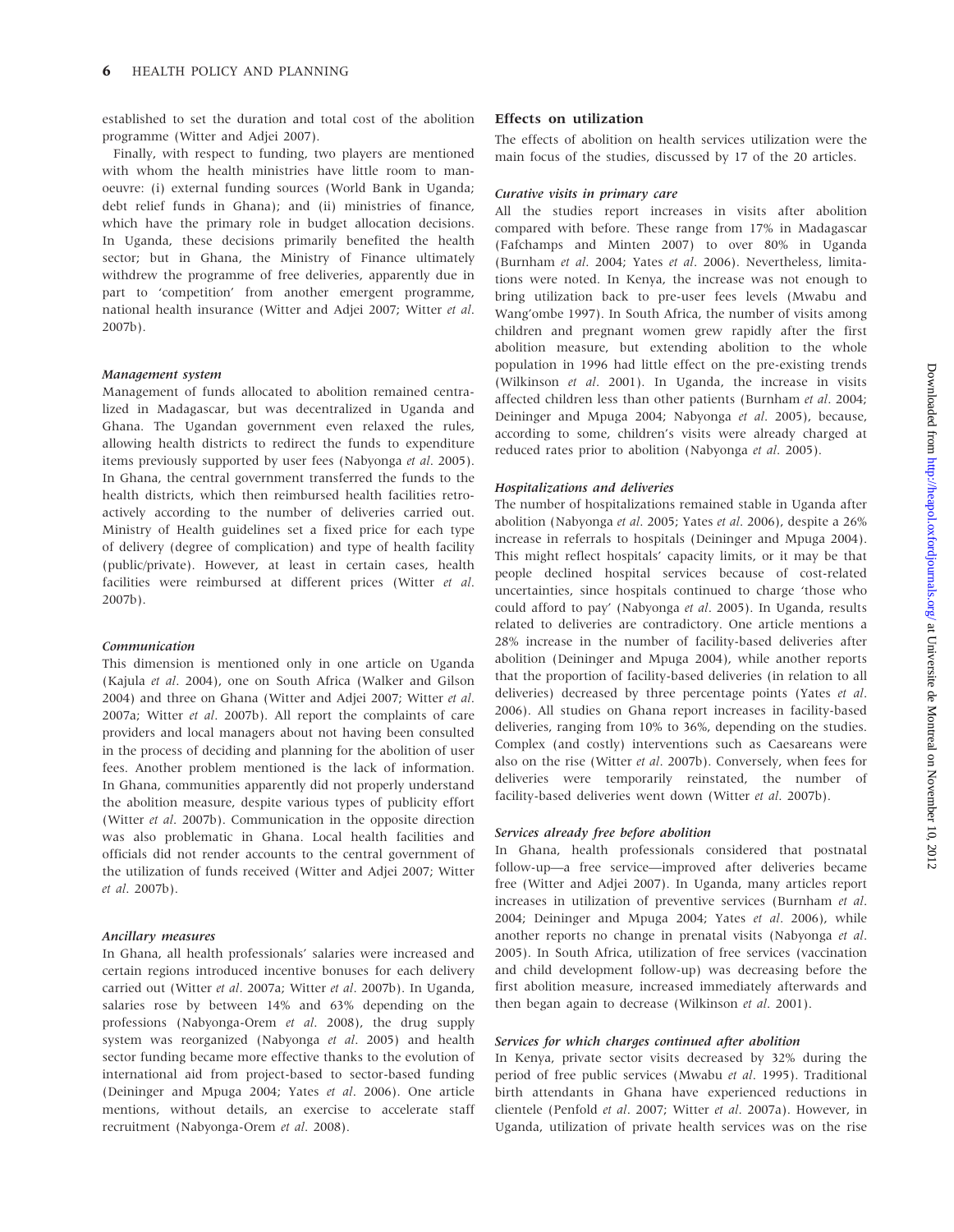before abolition and continued thereafter (Nabyonga et al. 2005; Xu et al. 2006; Yates et al. 2006). In South Africa, in one public hospital (not involved in abolition), dental visits increased by 58% after abolition, compared with only 9% in primary care dental clinics offering free services—where, on the other hand, the number of emergency visits increased significantly (Bhayat and Cleaton-Jones 2003). Many authors suggest that newly free services had difficulty responding to increased utilization, such that patients with means turned to paid services (Deininger and Mpuga 2004; Xu et al. 2006).

#### Service utilization by socio-economic status

In Uganda (Burnham et al. 2004), Ghana (Witter et al. 2007a) and South Africa (Walker and Gilson 2004), care providers considered that the abolition of user fees had primarily benefited the poor. In Ghana, the proportion of facility-based deliveries increased in every socio-economic quintile, but the greatest increases were in the two poorest (Penfold et al. 2007). In Uganda, the greatest increases in health services utilization after abolition were among the poor (Deininger and Mpuga 2004; Nabyonga et al. 2005); however, the poor also greatly increased their utilization of private health services (Xu et al. 2006). After abolition, Ugandans who were not poor tended to avoid public health facilities in favour of private services (Xu et al. 2006; Yates et al. 2006).

## Other effects of user fees abolition

Fifteen of the 20 studies, touching upon all the countries except Kenya, presented data on other effects, intended or not, of the fee abolition policies.

#### Quality of services

All the countries experienced problems of drug availability. In South Africa the distribution received little planning effort (Walker and Gilson 2004) and in Madagascar it was late and poorly organized (Fafchamps and Minten 2007). Those involved in the Ghanaian health system consider that increased funding for drugs at the start of the exercise helped improve the quality of services, but this situation did not last (Witter and Adjei 2007; Witter et al. 2007b). Uganda seems to have fared better. While stock shortages were more frequent in the year following abolition, the situation improved thereafter (Burnham et al. 2004; Deininger and Mpuga 2004; Kajula et al. 2004; Nabyonga et al. 2005; Nabyonga-Orem et al. 2008). In South Africa, higher numbers of visits meant lower quality: less time for each patient, lack of privacy (Walker and Gilson 2004). Ugandan studies draw contradictory conclusions, with some reporting deteriorating cleanliness of facilities (Burnham et al. 2004), long waiting times and unfriendly staff (Kajula et al. 2004), while others report no change in cleanliness or workers' attitudes (Nabyonga et al. 2005; Nabyonga-Orem et al. 2008).

#### Health system revenues

Eight articles, devoted to Uganda and Ghana, report on this impact. The loss of revenues to the Ugandan health system was estimated to be US\$3.4 million annually, but this was largely compensated by economic gains generated by fees abolition an estimated US\$9 million annually in revenues that, without abolition, would have been lost due to illness (Deininger and Mpuga 2004). When user fees were abolished in Uganda, health facilities lost revenues and had difficulty meeting recurrent expenses until compensatory funds were released (Kajula et al. 2004; Yates et al. 2006). In Ghana, when funds were still available to reimburse facilities for deliveries performed, health facility managers preferred them to user fees, which required facilities to recover costs from postpartum women who had trouble paying. However, this compensation was inadequate and health facilities went into debt, to the point where some had to reinstate user fees (Witter and Adjei 2007; Witter et al. 2007b). In Uganda, incentive bonuses paid from user fees disappeared and staff quickly 'forgot' the salary increases received from the government (Burnham et al. 2004; Nabyonga-Orem et al. 2008). In Ghana, eliminating fees for deliveries ended the practice of charging women (unofficially) for small supplies (Witter et al. 2007b), and only certain regions introduced bonuses related to numbers of deliveries, but the staff seemed to appreciate the salary increases they received (Witter et al. 2007a).

#### Health care expenses

Seven articles report on expenses still assumed by patients in Uganda and Ghana. On one hand, some health workers started or continued to charge unofficial fees (Kajula et al. 2004; Witter et al. 2007b); 9% of Ugandan respondents encountered such fees (Yates et al. 2006). On the other hand, when resources (e.g. drugs) are unavailable in the public sector, those who can, turn to paid services (Kajula et al. 2004; Nabyonga-Orem et al. 2008). Finally, some charges (e.g. transport) are excluded from abolition policies. These factors help explain unforeseen situations.

Ugandan households' health expenses have increased slightly since abolition (Deininger and Mpuga 2004). Birthing expenses decreased but did not disappear in Ghana, dragging more households under the poverty line; on the other hand, the extreme poverty situation has improved (Asante et al. 2007). If we break down expenses by socio-economic category, some effects are as expected: lower health expenditure in the two poorest quintiles in Uganda (Deininger and Mpuga 2004) and fewer catastrophic expenses for deliveries in the poorest quintiles in Ghana (Asante et al. 2007). Other effects are surprising. In Ghana, the proportion of birthing expenses in households' total budget decreased for the poor quintiles after abolition, but the decrease was even more marked in the richest quintile (Asante et al. 2007). In Uganda, the greatest reduction in health expenditure after abolition was seen in the second-richest quintile (Deininger and Mpuga 2004). Catastrophic expenses decreased for the non-poor after abolition, but not for the poor (Xu et al. 2006).

## Workload

Six articles report heavier workloads in Uganda (Burnham et al. 2004; Kajula et al. 2004), Ghana (Witter et al. 2007a; Witter et al. 2007b) and South Africa (Bhayat and Cleaton-Jones 2003; Walker and Gilson 2004), one of which reports a 47% average increase per worker (Burnham et al. 2004). Health promotion activities were sacrificed in Uganda and South Africa (Kajula et al. 2004; Walker and Gilson 2004). In Ghana, health officials believed workers had managed to assume the additional load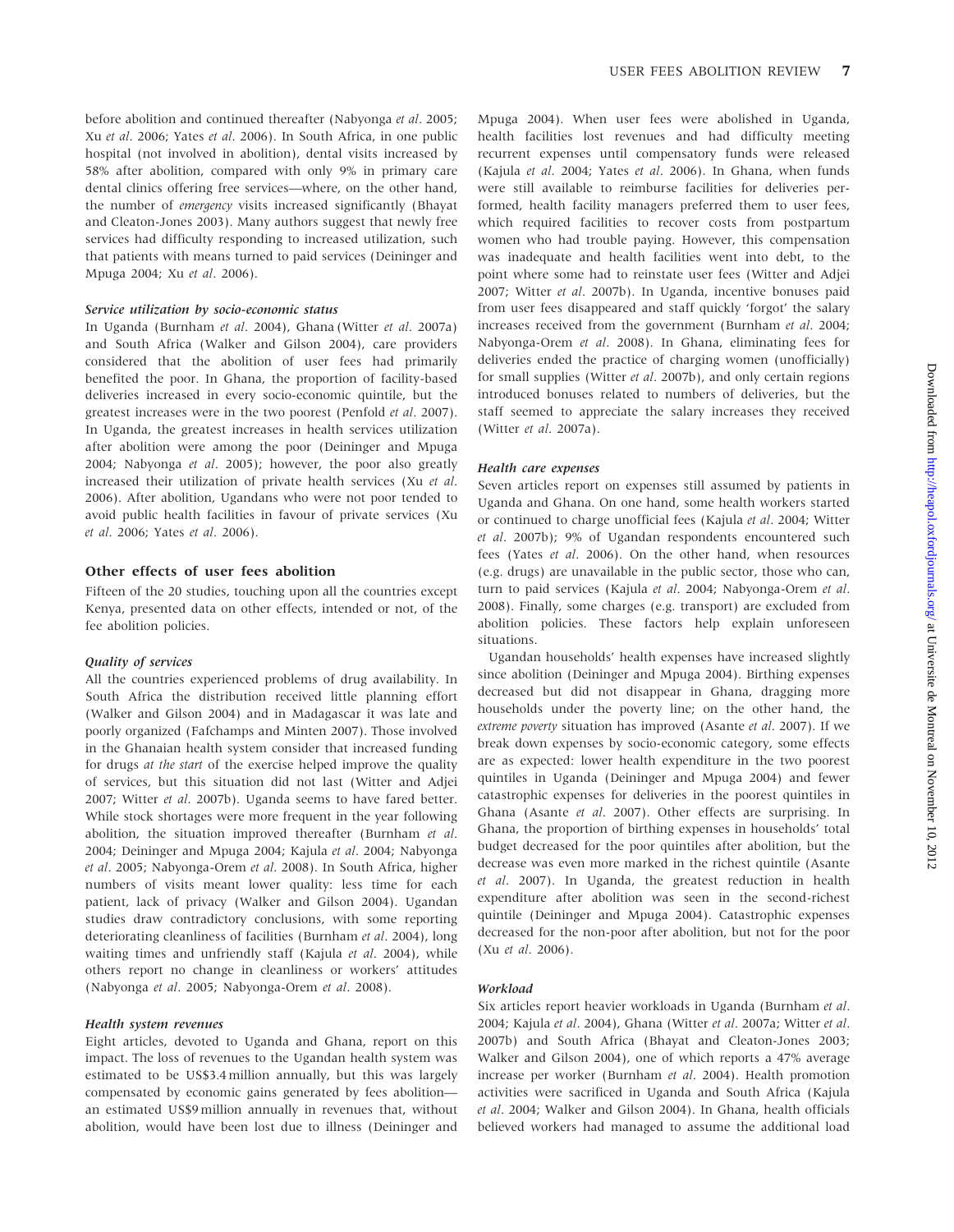|              | Agenda-setting | Formulation | Implementation | Effects on utilization | Other effects |
|--------------|----------------|-------------|----------------|------------------------|---------------|
| Uganda       | $^{++}$        |             | $++$           | $^{+++}$               | $^{+++}$      |
| Ghana        |                | $^{++}$     | $^{+++}$       | $^{+++}$               | $+++$         |
| South Africa |                |             | $^{++}$        | $^{++}$                | $^{++}$       |
| Kenya        |                |             |                |                        | -             |
| Madagascar   | $+ +$          |             | $+ +$          |                        |               |

Table 3 Amount of data available concerning the abolition of user fees in Africa

No data  $-$ 

Amount of data available  $= +$  (few) to  $++++$  (many).

(Witter et al. 2007b), but the majority of workers disagreed (Witter et al. 2007a). Managers complained of additional work created by abolition, with new channels of funding and reporting (Witter et al. 2007b). Conversely, other actors in the system have seen their tasks disappear, such as Uganda's management committees, which had been responsible for managing revenues from user fees (Burnham et al. 2004), and health cooperatives associated with public health facilities (Nabyonga-Orem et al. 2008).

#### Satisfaction

Six articles mention satisfaction. As expected, users of health services were satisfied with the abolition policies (Kajula et al. 2004), and became angry when these were suspended or non-functioning, creating tensions with health personnel (Walker and Gilson 2004; Witter and Adjei 2007; Witter et al. 2007b). The picture is different for staff. Two articles on Uganda mention professional demoralization (Burnham et al. 2004; Kajula et al. 2004). Ghanaian health workers appreciate fees abolition for deliveries, particularly because they eliminate cost-recovery difficulties (Witter et al. 2007b); however, impacts on professional satisfaction vary widely (Witter et al. 2007a). In South Africa, nurses interviewed were ambivalent (Walker and Gilson 2004). While they felt they accomplished more professionally because free care meant they were able to help more patients, they also deplored having been neglected by decision-makers during the implementation of abolition, and having to deal with patients who, according to them, abuse the free system. This has serious consequences, since 70–80% of these nurses attribute to the abolition of user fees their sense of being exploited, overworked and demotivated to the point of considering resignation.

## Discussion

## Limitations of the study and of the literature analysed

As far as we know, this is the first comprehensive review of the literature on the abolition of user fees. Our aim was not to uncover new information, but rather to produce a first synthesis of what is available. The results of this literature survey should be analysed with caution, given the methodological constraints. The number of articles was limited because of our inclusion criterion requiring peer review in scientific journals. The number would have been even smaller if we had retained only the articles that respected EPOC criteria, which would have excluded in particular articles on the abolition process. Clearly the articles

retained do not cover all cases of experience with user fees abolition. The small number can be explained by the fact that national policies on this matter are recent.

For publication, researchers are compelled to limit descriptions of contexts and processes. Sometimes they also 'parcel' their studies into several articles, which can limit the overall vision of the policy being studied. All these factors combine to explain the scarcity of data on contexts and implementation procedures (Table 3). In terms of methodology, as others have observed (Lagarde and Palmer 2008), this survey reveals the low quality of available evidence (Table 1). Very few studies use population data, and those that analysed service utilization data were constrained to short timeframes and a limited number of facilities. There is a scarcity of robust studies on health outcomes that use mixed methods or provide time-series analyses over a long period with comparison groups, which would offset the shortcomings encountered in a context of 'Real World Evaluation' in low-income countries (Bamberger et al. 2006). Finally, some articles are missing certain methodological information. That being said, our literature survey provides some indicative data for decision-making, and policy-makers seeking more specific data for implementation can also refer to two very recent policy guidance documents (Save The Children UK 2008; Meessen and UNICEF 2009).

## Lessons learned

Box 1 provides a summary of the lessons learned. While we know political will is important in this type of decision, this review shows the extent to which political leaders at the highest levels often assumed the role of political entrepreneur in decision-making. We see that political entrepreneurs seized upon windows of opportunity (elections, poverty-reduction strategic frameworks) to make abolition emerge as a solution to exclusion from services. In some cases, funding agencies definitely acted as policy brokers in favour of this measure, although the articles do not convey that as clearly as our own field experience. The fact that abolition involves readily identifiable services or populations (i.e. childbirth, children's services), and not individuals identified case-by-case (e.g. the indigent), has definitely facilitated these decisions. Moreover, in some cases, the creation of strategic alliances and the role of ministries of finance seem to have been essential success factors.

However, political will is not enough. Often, the preparation stage was missing, even when the time between decision and implementation was quite long. Decision-makers seemed to consider the decision sufficient to guarantee implementation.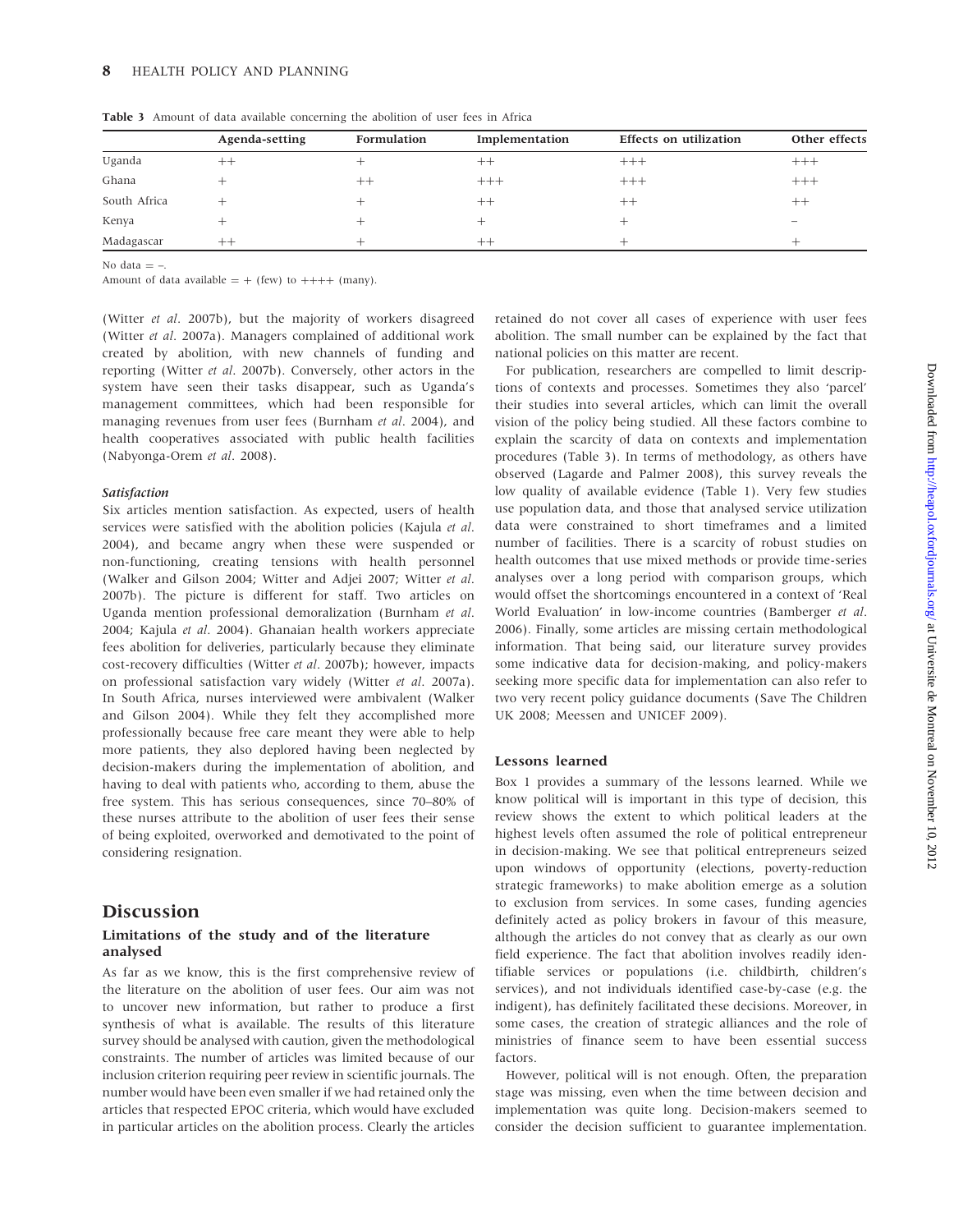## Box 1 Lessons learned

- Generate political will that is not just asserted, but is committed to implementation.
- Create alliances between ministries of health and finance.
- Develop customized information and consultation processes with all stakeholders.
- Plan the whole process in detail.
- Provide all resources required (human and financial resources, drugs) to meet increased demand.
- Organize measures to control utilization of these resources.
- Provide incentives to enlist health workers' support.
- Monitor utilization of health services targeted by abolition and other services.

Yet the public policy literature is clear on the need for good preparation of the execution of the decisions and the planning of the implementation (Pülzi and Treib 2006). Stakeholder information also appeared to be lacking in many cases. Those furthest away from the centres of decision-making were least likely to be informed. Also striking is the extent to which implementation was top-down and never bottom-up. It appeared that decisions emanating from the highest political levels could only follow a process that was technocratic and administrative, not participative and community-based. Yet, in many countries the discourse around community participation in health care services persists. From the articles we reviewed, health workers did not appreciate this rigid process (there are no data on the population's assessment of the process).

While we had little information on financial and human resources, we observed they were often lacking. Hence the importance of adequate planning for implementation. Not only must revenues previously generated by user fees be replaced, but increased service utilization must be anticipated and more resources mobilized in response. The role of drugs as a tangible source of access to service among populations is central to the fees abolition policy. Inadequate resources produce definite frustrations. People turn away from the public sector—free, but without the resources needed to meet the demands—and ultimately purchase services in the private sector. Health workers, faced with insufficient resources, sometimes reinstate fees or begin/continue unofficial practices. Still, the experiences of Ghana and South Africa show that street-level workers respect the abolition measures, as long as they are given the resources to make them work. The issue of resources is even more critical in francophone African countries, where user fees (retained locally) are an even more important source of operating revenues for health centres than in Anglophone Africa. The success of abolition will depend very much on the effectiveness of the process of reimbursing health centres for services for which user fees have been abolished. Our recent field experiences would indicate that the effectiveness of these processes is variable, going well in Burkina Faso (Ridde and Bicaba 2009), but less well in Niger (Ridde and Diarra 2009) or Senegal (Witter et al. 2008).

Regarding effects, the data show, beyond any doubt, that abolition promotes service utilization. Nevertheless, this increase is not unequivocal. Effects are sometimes quite heterogeneous (part of this heterogeneity may be explained by methodological differences between studies, as in Uganda), and even negative effects have been observed, particularly among preventive services.

## What we do not yet know: avenues for further research

Decision-makers are now reassured on the effects of abolition, but want to know how it should be done. In this, the literature still falls short. What management procedures should be implemented? Should health facilities be pre-financed or reimbursed for services used? Should funding be centralized or decentralized? The influx of many patients, some going to health facilities for the first time (previously unmet demand) has consequences for professional practice and patient–caregiver relations. We might wonder what the general population and the users of health services think about the abolition of user fees and the quality of services. Yet these subjects have hardly been explored. On the other hand, political leaders who have not yet decided to abolish user fees seek information on how much this will cost the state and the cost–benefit ratios of abolition. We must acknowledge that the real cost of this measure is as yet unknown. On the population side, we need to study the health expenses still carried by households. As noted in some of the articles surveyed, these expenses can be high and continue to discourage service utilization. Despite the abolition of direct fees, financial barriers have still not been entirely broken down.

In the West African context, where the Bamako Initiative and local management committees allow health facilities to retain revenues generated by user fees and use them locally, the issue of fees abolition raises additional issues (Ridde and Diarra 2009). This is also the case in countries that have promoted community-based health insurance for the past 15 years. The case of Uganda shows the urgent need to study the effects of abolition on community financing systems, particularly in West Africa, where abolition has just begun (Basaza et al. 2007).

Regarding the effects of abolition, the inadequacy of most of the methodological designs calls for other, more controlled studies that will also take into consideration longer-term effects (Bamberger et al. 2006; Ridde and Haddad 2009). We must also verify whether abolition favours those who are less poor [the famous inverse equity hypothesis (Victora et al. 2000)]. Available data on differences in utilization among population sub-groups are not clear. Finally, to the extent possible in the intervention environments, effects on population health should be examined.

Box 2 provides a summary of the avenues for further research.

# Conclusion

Fifteen years ago, South Africa began abolishing payment for certain services. Many countries in East Africa and Southern Africa followed suit. Several funding agencies and global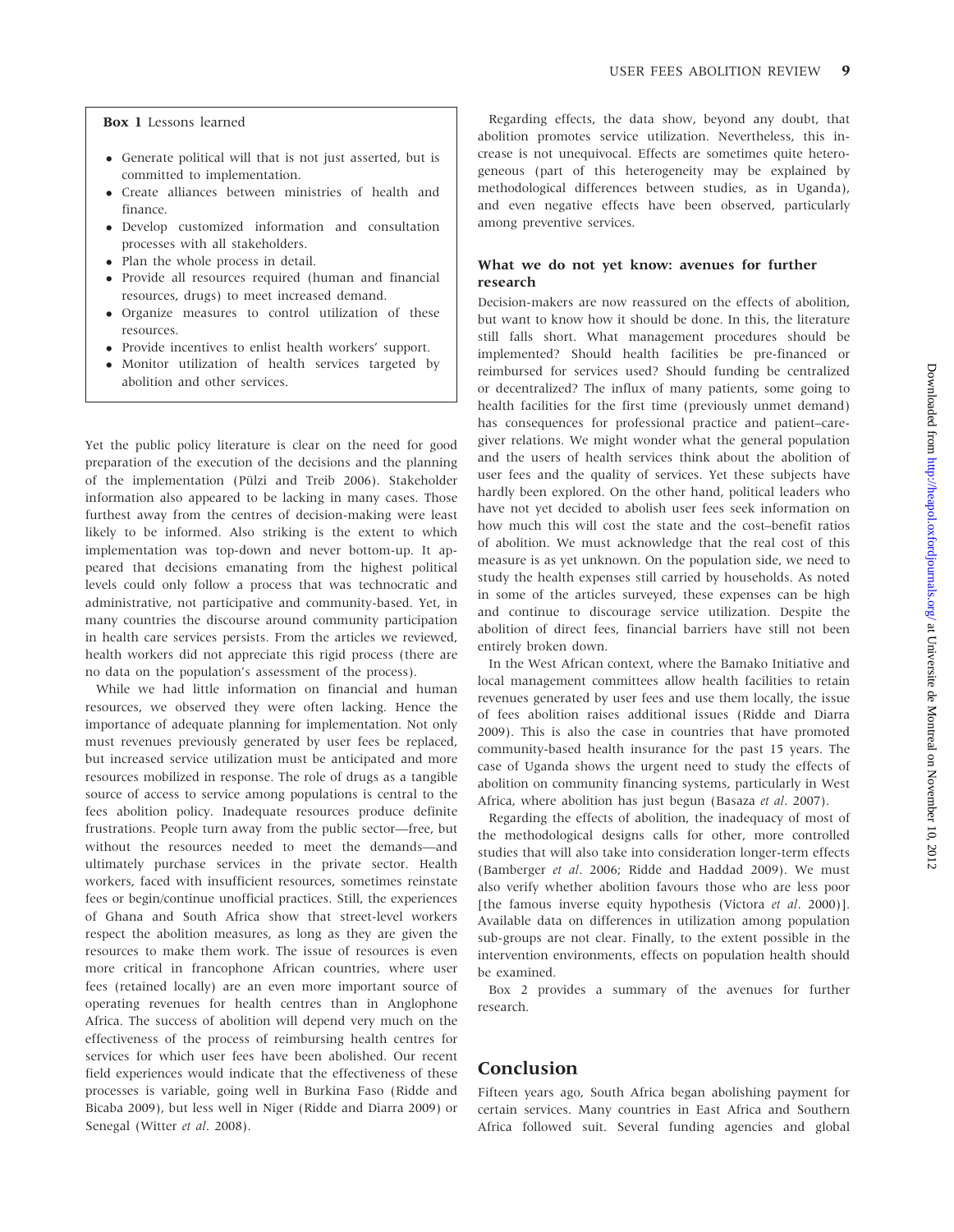#### Box 2 Avenues of research

- Analyse implementation processes.
- Describe and compare different modalities for managing the abolition.
- Understand the effects on professional practices and patient–caregiver relations.
- Calculate the real costs and cost–benefit ratios of fees abolition policies.
- Study health expenses still carried by households.
- Describe effects and linkages between fees abolition and community financing systems (Bamako Initiative and community-based health insurance).
- Verify whether it is really the poorest who benefit from abolition of user fees.
- Verify the longer-term effects.

leaders are ready to support countries interested in taking the same decision (Meessen et al. 2009; Global Campaign for the Health Millennium Development Goals 2009). This review of the literature should be helpful to West African decisionmakers as they now consider the relevance of such a measure and, in particular, how it should be organized. The literature demonstrates that the abolition of user fees has had generally positive effects on utilization of services but, at the same time, it highlights the importance of implementation processes and our considerable lack of knowledge in published literature on the matter at this time. The study of processes therefore merits particular attention, since 'if implementation fails, everything fails' (Chen 2004).

# Competing interests

The authors declare they have no competing interests.

# Acknowledgements

This article was written in the context of: (i) a programme undertaken with the interdisciplinary research team on vulnerability and equity in health in Africa (Teasdale-Corti) of the Universities of Montréal and of Ouagadougou funded by the Canadian Global Health Research Initiative; (ii) an intervention implemented in Burkina Faso and Niger by the NGO HELP supported by the Humanitarian Aid Department (ECHO) of the European Commission. V Ridde is a research fellow with the Fonds pour la Recherche en Santé du Québec (FRSQ). Thanks to Sophie Witter and Rob Yates for validating the final list of articles to be analysed, and to Donna Riley for translation and editing support.

## References

Arksey H, O'Malley L. 2005. Scoping studies: towards a methodological framework. International Journal of Social Research Methodology 8: 19–32.

- Asante FA, Chikwama C, Daniels A, Armar-Klemesu M. 2007. Evaluating the economic outcomes of the policy of fee exemption for maternal delivery care in Ghana. Ghana Medical Journal 41: 110–17.
- Bamberger M, Rugh J, Mabry L. 2006. RealWorld Evaluation: Working Under Budget, Time, Data, and Political Constraints. Thousand Oaks, CA: Sage Publications.
- Basaza R, Criel B, Van der Stuyft P. 2007. Low enrollment in Ugandan community health insurance schemes: underlying causes and policy implications. BMC Health Services Research 7: 105.
- Bhayat A, Cleaton-Jones P. 2003. Dental clinic attendance in Soweto, South Africa, before and after the introduction of free primary dental health services. Community Dentistry and Oral Epidemiology 31: 105–10.
- Bosu WK, Bell J, Armar-Klemesu M, Tornui JA. 2007. Effect of delivery care user fee exemption policy on institutional maternal deaths in the Central and Volta regions of Ghana. Ghana Medical Journal 41: 118–24.
- Burnham G, Pariyo G, Galiwango E, Wabwire-Mangen F. 2004. Discontinuation of cost sharing in Uganda. Bulletin of the World Health Organization 82: 187–95.
- Chen H-T. 2004. Theory-driven evaluation. In: Mathison S (ed.). Encyclopedia of Evaluation. Thousand Oaks, CA: Sage Publications.
- Deininger K, Mpuga P. 2004. Economic and welfare impact of the abolition of health user fees: evidence from Uganda. Journal of African Economies 14: 55–91.
- Fafchamps M, Minten B. 2007. Public service provision, user fees and political turmoil. Journal of African Economies 16: 485-518.
- Gilson L, Doherty J, Loewenson R, Francis V. 2007. Challenging inequity through health systems. Final report of Knowledge Network on Health Systems. Geneva: WHO Commission on the Social Determinants of Health.
- Global Campaign for the Health Millennium Development Goals. 2009. Leading by example: protecting the most vulnerable during the economic crisis.
- James C, Hanson K, McPake B et al. 2006. To retain or remove user fees? Reflections on the current debate in low- and middle-income countries. Applied Health Economics and Health Policy 5: 137–53.
- James C, Morris SS, Keith R, Taylor A. 2005. Impact on child mortality of removing user fees: simulation model. British Medical Journal 331: 747–9.
- Kajula PW, Kintu F, Barugahare J, Neema S. 2004. Political analysis of rapid change in Uganda's health financing policy and consequences on service delivery for malaria control. International Journal of Health Planning and Management 19: 133–53.
- Knippenberg R, Soucat A, Oyegbite K et al. 1997. Sustainability of primary health care including expanded program of immunizations in Bamako Initiative programs in West Africa: an assesment of 5 years' field experience in Benin and Guinea. International Journal of Health Planning and Management 12(Suppl. 1): S9–S28.
- Lagarde M, Palmer N. 2006. Evidence from systematic reviews to inform decision making regarding financing mechanisms that improve access to health services for poor people. Geneva: Alliance for Health Policy and Systems Research.
- Lagarde M, Palmer N. 2008. The impact of user fees on health service utilization in low- and middle-income countries: how strong is the evidence? Bulletin of the World Health Organization 86: 839–48.
- Lancet. 1988. The Bamako Initiative Editorial. The Lancet ii: 1177–8.
- Leighton C, Diop F. 1995. Protecting the poor in Africa: impact of means testing on equity in the health sector in Burkina Faso, Niger, and Senegal. Bethesda MD: Health Financing and Sustainability (HFS) Project, Abt Associates Inc.